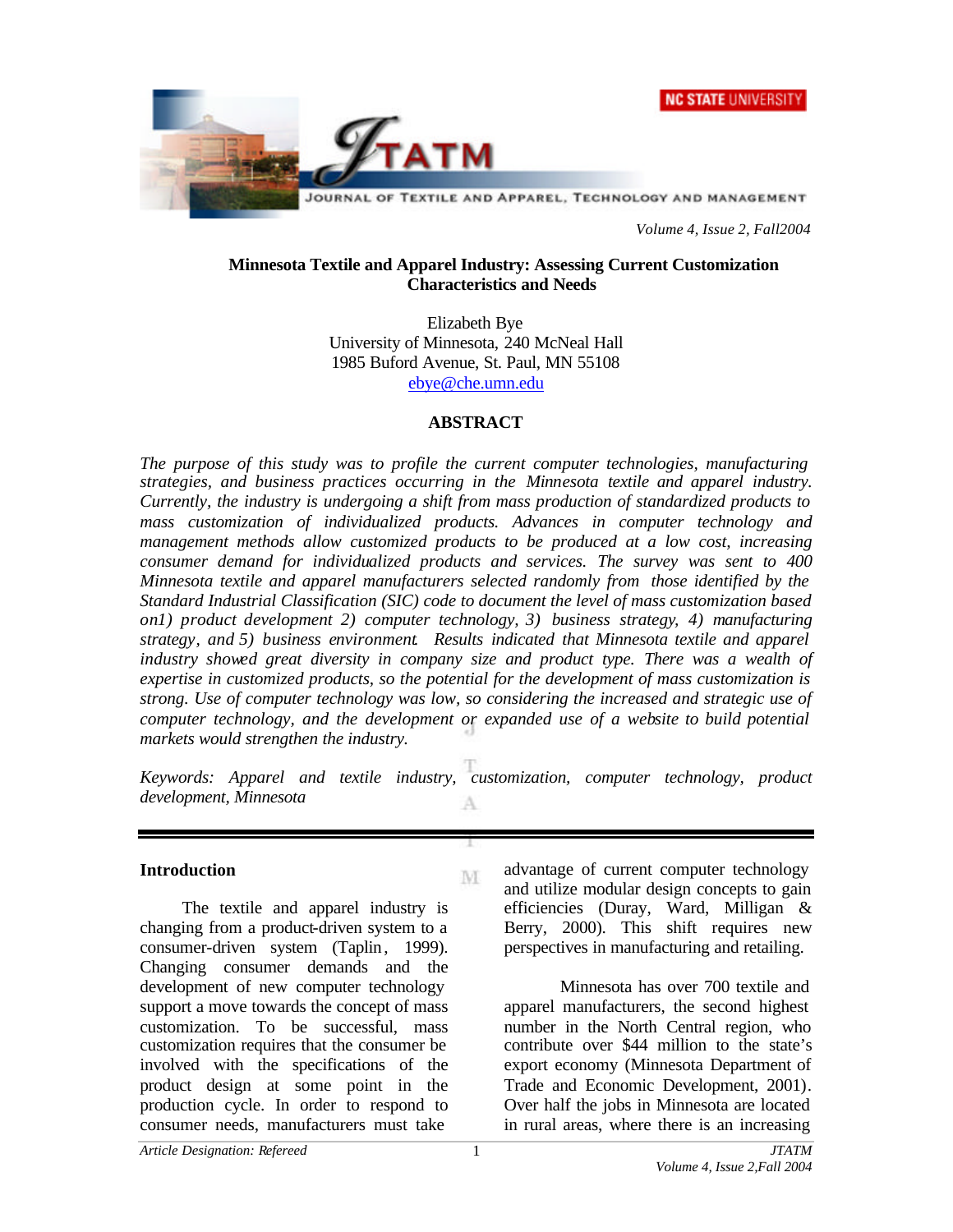need to diversify and optimize economic opportunities to maintain both economic and community vitality (Shea, 1999). Textile and apparel businesses of all sizes and types are a valuable part of both our urban and rural resources.

To determine if the Minnesota textile and apparel industry was ready to embrace mass customization, a current profile of the industry was required. The objective of this project was to profile current computer technologies, manufacturing strategies, and business practices occurring in the Minnesota textile and apparel industry. This will help direct resources and research to support economic development. The research questions focused on 1) product development 2) computer technology, 3) business strategy, 4) manufacturing strategy, and 5) business environment.

## **Review of Literature**

Consumers are no longer satisfied with low cost, mass-produced products that lack a unique identity. Davis (1987) first suggested the term "mass customization" in the book Future Perfect to describe the production of one-of-a-kind products with the economies of mass production. Pine (1993) explains mass customization as providing enough variety in products so that almost everyone finds what they want at a reasonable cost. To remain competitive and grow, the Minnesota textile and apparel industry must be prepared to embrace new T perspectives.

A needs assessment of the Michigan  $\mathbb M$ apparel and textile industry (Lee, Sontag & Slocum, 2002) described a majority of companies made up of less than 20 employees who produced a wide variety of products. Internal and external challenges lead to the identification of needs in the areas of product development, organization and management, technology, marketing, human resources, and sustainability. Two studies examined the importance of textile and apparel manufacturing to rural areas in Missouri and small textile and apparel

manufacturers in New York (Dickerson, Dalecki, & Meyer, 1991; McDowell & Hester, 1986). The Missouri study found apparel manufacturers critical to rural economies and identified improving competitiveness and increasing productivity as primary needs. In New York, information about marketing was identified as a major need along with technology, labor, and trade. The Office of Technology Assessment (1987) described the fragmented nature of the apparel industry and the problems this poses in global competition.

In response to the economic challenges in rural Minnesota, a research/outreach project was developed to conduct e-commerce training for textile and apparel businesses. The Midwest Textile and Apparel Directory (1998) was the starting point in identifying businesses to take part in an e-commerce workshop based on a modified Main Street Minnesota curriculum (1994) that focused on textiles and apparel. Over 45 rural businesses were trained throughout the state, and results showed an increase in use of the Internet for e-commerce (DeLong, Gahring, Bye, & Johnson, 2002). During the workshops, the team identified that common issues facing these businesses were a lack of product development knowledge, limited access to computer technology, and insufficient business resources. Most businesses were familiar with mass produced or one-of-kind customized products. Examining what happens to the product development process as consumers become involved will help manufacturers to be proactive in meeting consumer needs.

Many companies, including Land's End, Levi's, Nike, Timbuk2, and Beyond Fleece are operating at various levels of mass customization. Wu, Anderson, & Ulrich (1998) found there was interest in the co-design process by college students and by consumers of custom fitted "Original Spin Levis", and Tedeschi (2001) found that users of the custom shoe program at Nike were interested in having input on design. Effective use of existing manufacturing facilities and organizational structures to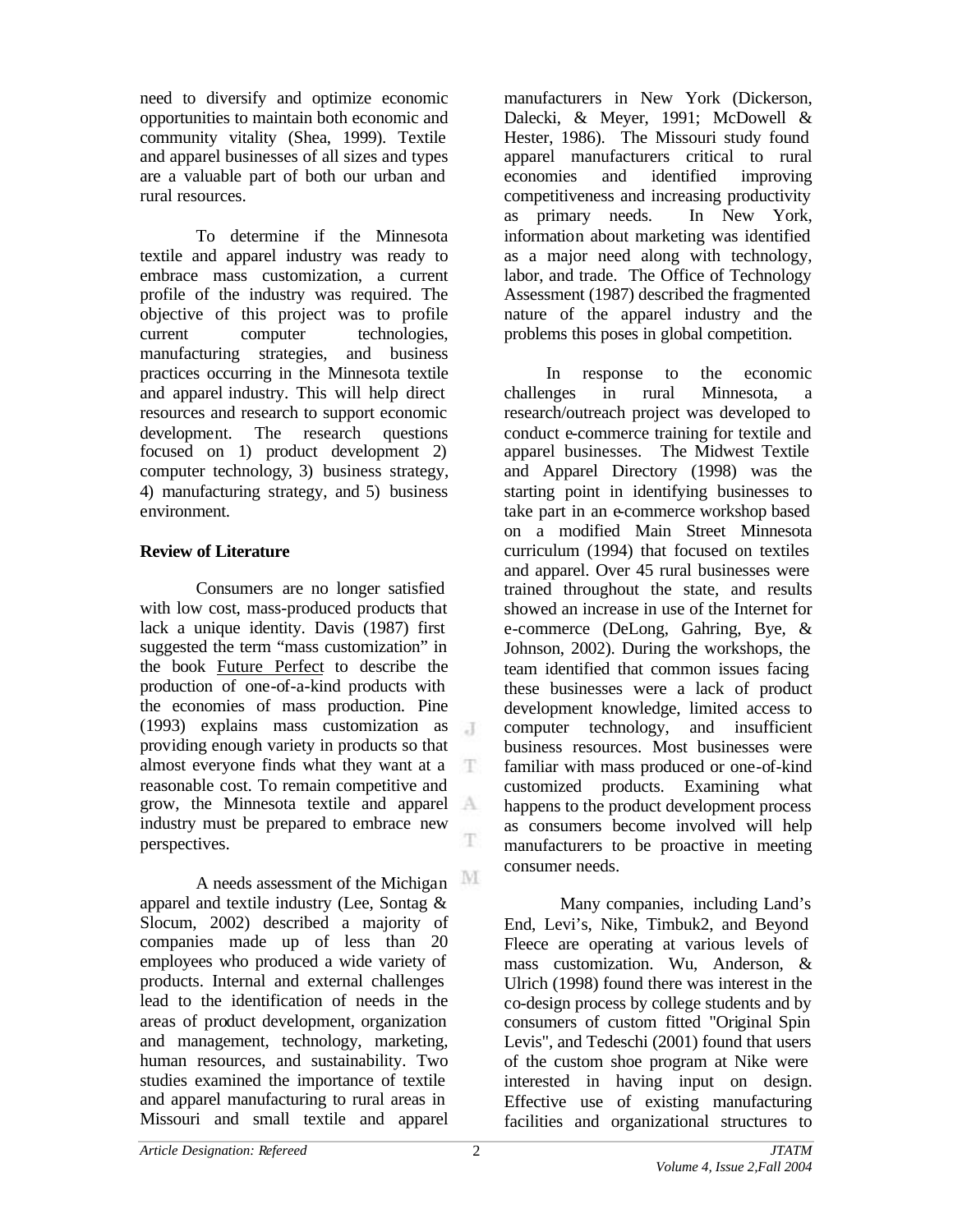adopt mass customization (Lee & Chen, 2000) and effective methods of gathering consumer information are concerns in industry, particularly for smaller manufacturers with limited resources.

Duray et al. (2000) suggest a model of processes and technologies used in developing and manufacturing products based on the point of customer entry to the development process and the approach to manufacturing. The model was validated using data from 126 mass-customizers representing six different industries that produce engineered products. Textile and apparel products were not included, but it is appropriate to test the model's applications to this industry because the engineering design process and the textile and apparel design process are related (LaBat & Sokolowski, 1999; Regan, Kincade, & Sheldon, 1998). As a sized product, apparel has unique characteristics in relation to the human body that do not exist in the engineered products studied by Duray et al (2000). In addition, textile and apparel products are developed in seasonal lines, several times a year and can begin development at various levels from original design to modification by the consumer after purchase (May-Plumlee & Little, 1999).

Mass customization is seen as an advantage for progressive domestic manufacturers due to consumer expectations for timely delivery, quick response, and the ability to develop niche markets. Under the  $A$ mass production business model, domestic T. textile and apparel manufacturing lost over 600,000 jobs to cheaper overseas labor M (Fralix, 2001). Many see mass customization as a way to strengthen the US manufacturing sector. Customized products will make-up 20-30% of all products sold in the next 10 years (Fralix, 2001). Though some of the technology to support full mass customization is still under development, there are many opportunities for companies to begin the transition to a mass customization environment. These include embracing current computer technology to facilitate short cycle manufacturing, individual ordering and shipping, improving

links with suppliers and retailers, and participating in market testing (Sheller & Rabon, 1997). Thus, to substantially contribute to defining and shaping this mass customization paradigm and strengthen Minnesota's textile and apparel industry it is essential that a profile of resources is developed.

## **Method**

To build a profile of the Minnesota textile and apparel industry a questionnaire was developed based on two instruments from previous studies with a focus on mass customization. Questions from the Durey et al. (2000) study, Approaches to mass customization:Configurations and empirical validation, were modified from applications to hard industrial product to be specific to the textile and apparel industry with the use of content from Loker and Oh (2002). The phone interview questionnaire on technology, customization and domestic production (Loker & Oh, 2002) was used as a guide and adapted for mail survey to respondents who were both customizers and mass producers. A pretest of 15 companies was conducted and the instrument revised. The final 45 question instrument consisted of six sections focused on current practices involving product development, computer technology, business strategy, manufacturing strategy, and business environment. Questions concerned with product development focused on design specifications, sizing, industry standards, customization options, ordering options, and modularity. The computer technology section focused on computer-aided-design, electronic data interchange, point-ofpurchase, and e-commerce. Business strategy questions included ordering, planning, and compensation practices for both their general business and the customized portion of their business. The questions focused on manufacturing strategy looked at the emphasis the company places on product, costing, and delivery. Manufacturing and assembly strategies were also requested. Business environment focused on market share, ROI, and customer base. Likert type scales, multiple choice, and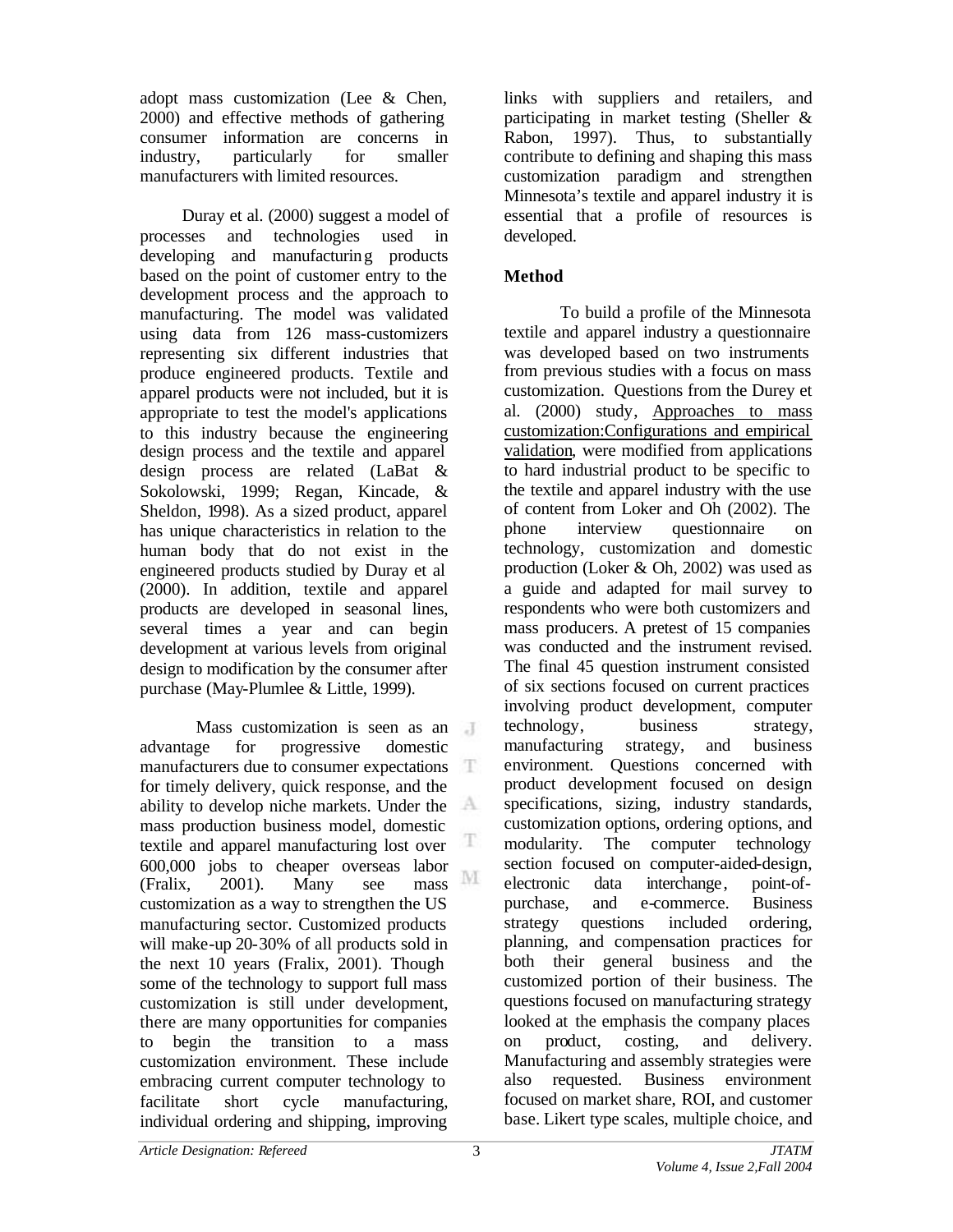short answer question formats were used. Results of the study were available by request.

A sample of 400 textile and apparel manufacturers was randomly selected from the 2001 Reference USA database (2001) from all businesses coded under Standard Industrial Classification (SIC) 22 and 23 for textile and apparel industries. This sample included all textile and apparel manufacturers, not just those who could be identified as mass customizers. The company president received an initial letter explaining the project and inviting participation. The questionnaire was sent one week later and followed in two weeks by a postcard reminder to complete and return the questionnaire. The data was coded and analyzed using descriptive statistics including means, standard deviations, and ANOVA. The profile was developed based on the results.

## **Results**

# Profile of Industry

The Minnesota textile and apparel industry showed great diversity in company size, product type, and business strategy. The response rate from the 400 questionnaires was 17.5 % with 56 usable responses. Companies ranged in size from 1  $\pi$ to 300 employees with an average of 26 employees. Products varied from apparel, flags, and draperies to packs, boat covers, and industrial bags. Most products were sized and designed to meet end-user specifications. The overall use of computer  $\Gamma$ technology for manufacturing was low,<br>however, about 50% (n=28) of the however, about 50% businesses maintained websites for visibility with limited use for direct business transactions. The companies with websites tended to operate at a high level of mass production. Individual requests and needs were identified at the early design stage of product development for companies with a high level of customization, compared to the companies with a high level of mass production.

## Product Development.

Respondents were asked to describe their product line using a Likert scale from (1) strongly disagree to (7) strongly agree. Product descriptions focused on design specifications, sizing, industry standards, customization options, ordering options, and modularity. Manufacturers were focused on meeting individual customer requests for design and delivery of a wide variety of products. Most products were sized for either an individual body or application. Products were generally not being designed for modification after the purchase or to be developed from modular parts (See Table 1).

# Computer Technology.

Respondents were asked to indicate their use of computer technologies using a Likert scale from  $(1)$  0 % to  $(7)$  100%, including computer-aided-design, electronic data interchange, and point-of-purchase. The presence, purpose, and future plans for a company website were requested along with employee use of the Internet. Perceptions of the use of computer technology at the company were indicated using a Likert scale from (1) strongly disagree to (7) strongly agree. There was very limited use of manufacturing computer technology among Minnesota textile and apparel manufacturers (See Table 1). A few companies had made use of computer technology primarily for customer order tracking and material planning. 44% used electronic communication for purchase orders, however, other use of the web for transfer of funds, recording customization information, or order and delivery status was limited. Approximately 50% of the respondents (n=28) had a company website which they used for establishing company presence (100%), customer e-mail access (96.4%), and to share product offerings (96%). 50% used their websites to sell products, however the percentage of direct sales from their websites was very low (5.62% of business sales). However, expectations for increased sales via the website were projected to triple over the next two years (13.4%).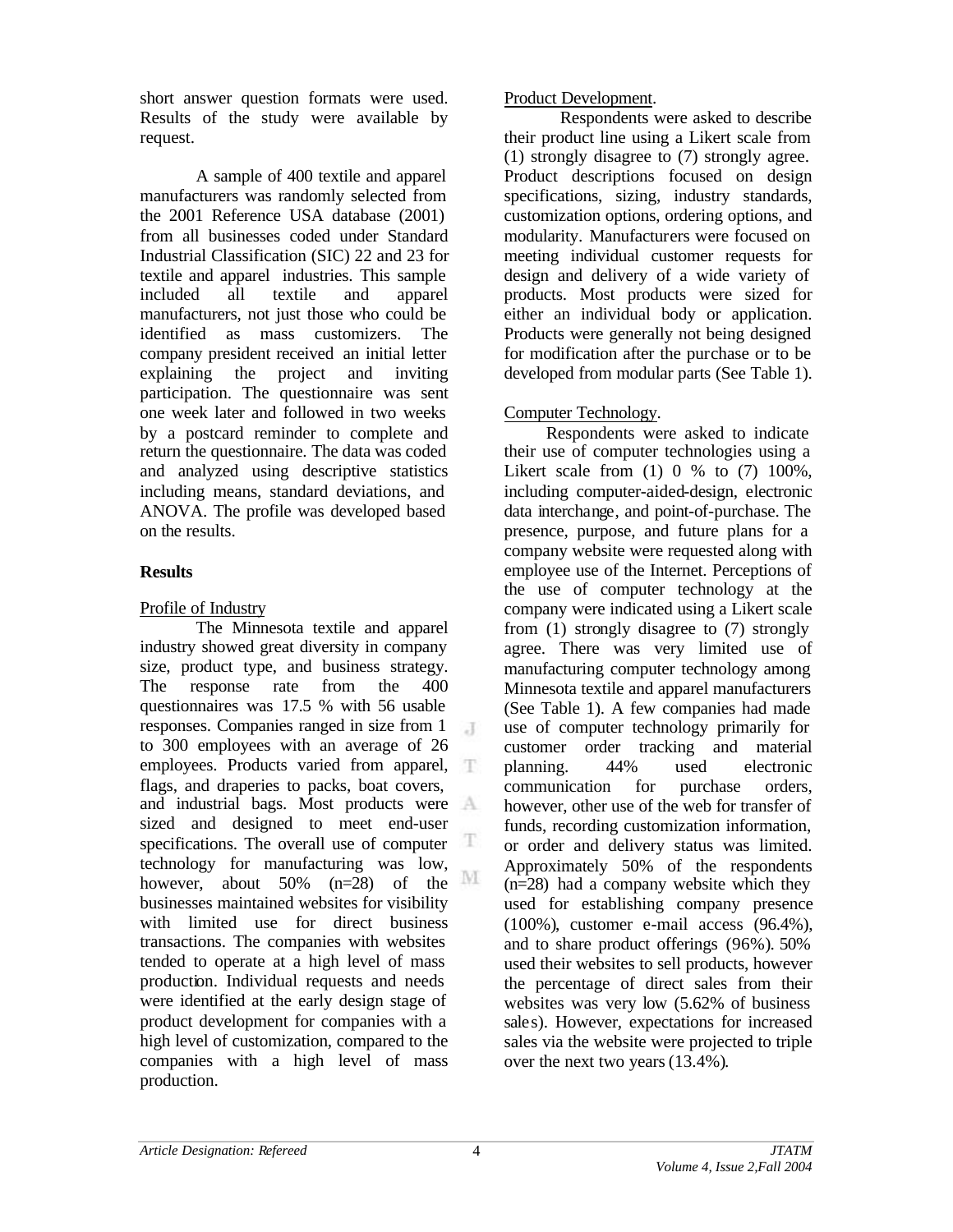Business Strategy.

Respondents were asked to indicate ordering, planning, and compensation practices for both their general business and the customized portion of their business using multiple choice and short answer. Most of the companies took orders on a continuous basis throughout the year. Approximately 44% sold directly to the consumer, with the balance wholesale or corporate sales. Because of the wide range in size of Minnesota textile and apparel manufacturing companies, managing employees varied greatly from a one-person operation to production teams. The teams did meet to plan and discuss work processes, problems, and production (See Table 1).

## Manufacturing Strategy.

Respondents used a Likert scale from (1) None to (7) Critical to indicate the emphasis the company places on product,

costing, and delivery. They also described manufacturing and assembly strategies. All companies placed a high value on developing new and unique products, reducing costs, and providing strong customer service and delivery. The majority of the companies made products to order (See Table 1).

## Business Environment.

Respondents were asked to indicate their perceptions of the business environment using a Likert scale from (1) low to (7) high. Most businesses perceived that their market share and ROIs were significantly higher and they were performing at a level equal to or above those of their competitors. Most perceived a very rapid rate of change for customers taste and preference, and business environment overall was considered less predictable (See Table 1).

T. A

T

M

J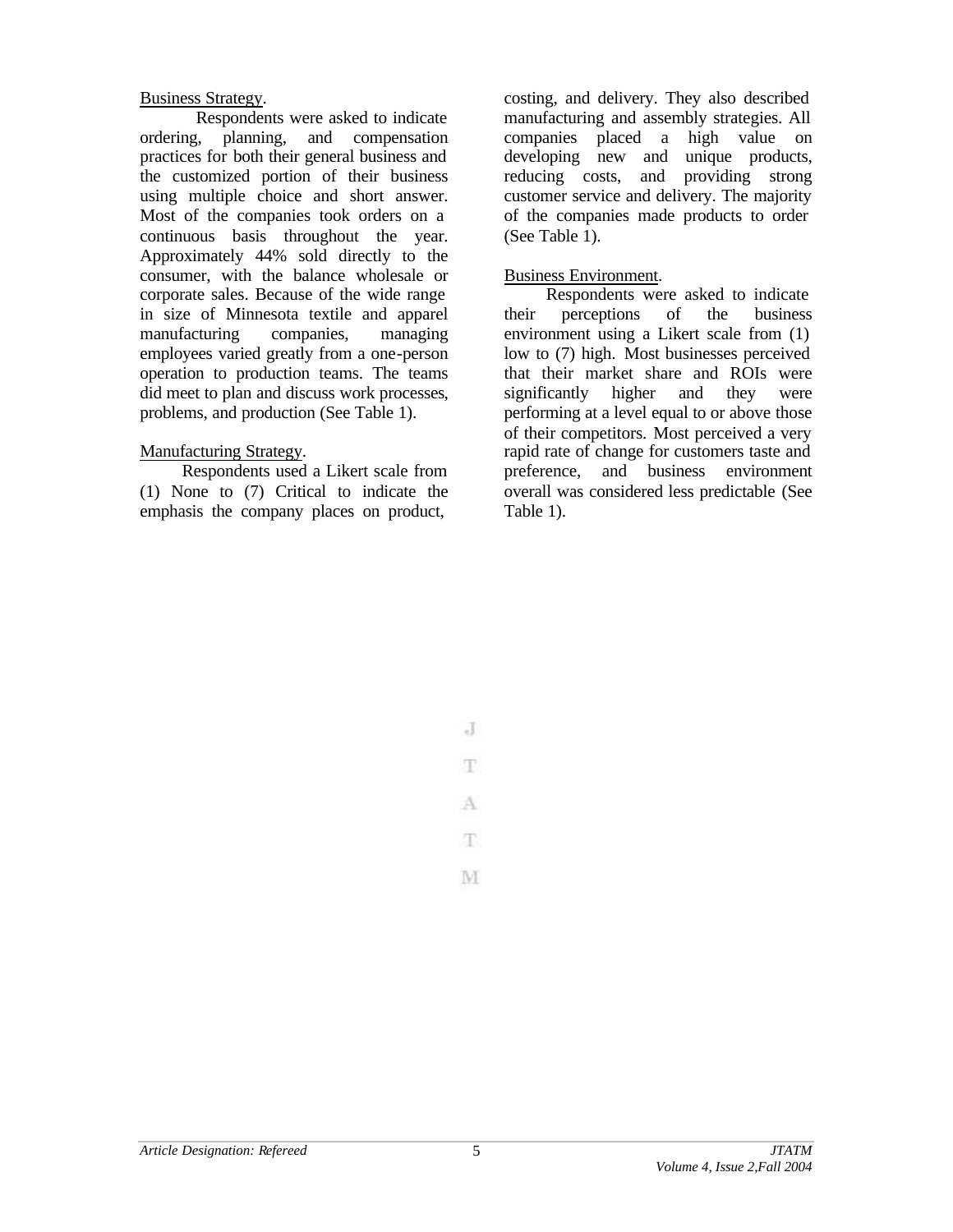### **Table 1. Descriptive Statistics: Representative Summary of Six Profile Categories**

|                                            | Mean | SD   | Significant |
|--------------------------------------------|------|------|-------------|
| <b>Product Development</b>                 |      |      |             |
| Customized products are                    | 5.31 | 1.71 | $\ast$      |
| produced using the same                    |      |      |             |
| process as other products                  |      |      |             |
| My customized products                     | 5.31 | 1.89 | $**$        |
| are more profitable than                   |      |      |             |
| my standard products                       |      |      |             |
| Once a product is                          | 4.36 | 2.14 |             |
| designed, it is repeated                   |      |      |             |
| manufactured                               |      |      |             |
| Products are designed to                   | 6.12 | 1.21 | $**$        |
| end-user specifications                    |      |      |             |
|                                            |      |      |             |
| <b>Computer Technology</b>                 |      |      |             |
| Computer-Aided Design                      | 1.94 | 1.92 | $\ast$      |
| Electronic Data Interchange                | 1.36 | 1.19 | ×           |
| <b>Decision Support System</b>             | 1.55 | 1.30 | $\ast$      |
|                                            |      |      |             |
| <b>Business Strategy</b>                   |      |      | $\ast$      |
| Teams hold meetings to                     | 2.82 | 1.29 |             |
| plan and discuss work                      |      |      |             |
| processes, problems, and                   |      |      |             |
| production<br>Channels of distribution are | 5.40 | 3.26 | $\ast$      |
| highly integrated                          |      |      |             |
|                                            |      |      |             |
| <b>Manufacturing Strategy</b>              |      |      |             |
| Develop unique product                     | 5.25 | 1.74 |             |
| Offer customer                             | 5.35 | 1.54 |             |
| involvement in design                      |      |      |             |
| Reduce unit cost                           | 4.84 | 1.82 |             |
| Provide after-sales service                | 5.42 | 1.65 |             |
| Meet delivery promises                     | 6.49 | 0.85 |             |
|                                            |      |      |             |
| <b>Business Environment</b>                |      |      |             |
| <b>Market Share</b>                        | 3.76 | 1.59 | $**$        |
| Return on Investment                       | 3.97 | 1.55 | $**$        |
| Changing rate of tastes and                | 4.16 | 1.43 |             |
| preferences of your                        |      |      |             |
| customer                                   |      |      |             |
|                                            |      |      |             |

 $*$  indicates significant difference between businesses with a website and without website  $p < 0.05$ \*\* indicates significant differences between businesses defined as customizers and mass producers *p*<0.05

### **Analysis**

Respondents were categorized into two groups based on level of customization. 62% (n=35) of the respondents were defined as high-level customizers who indicated that

over 50% of their products were customized. Those companies who customized less than 50% of their products were defined as massproducers (n=21).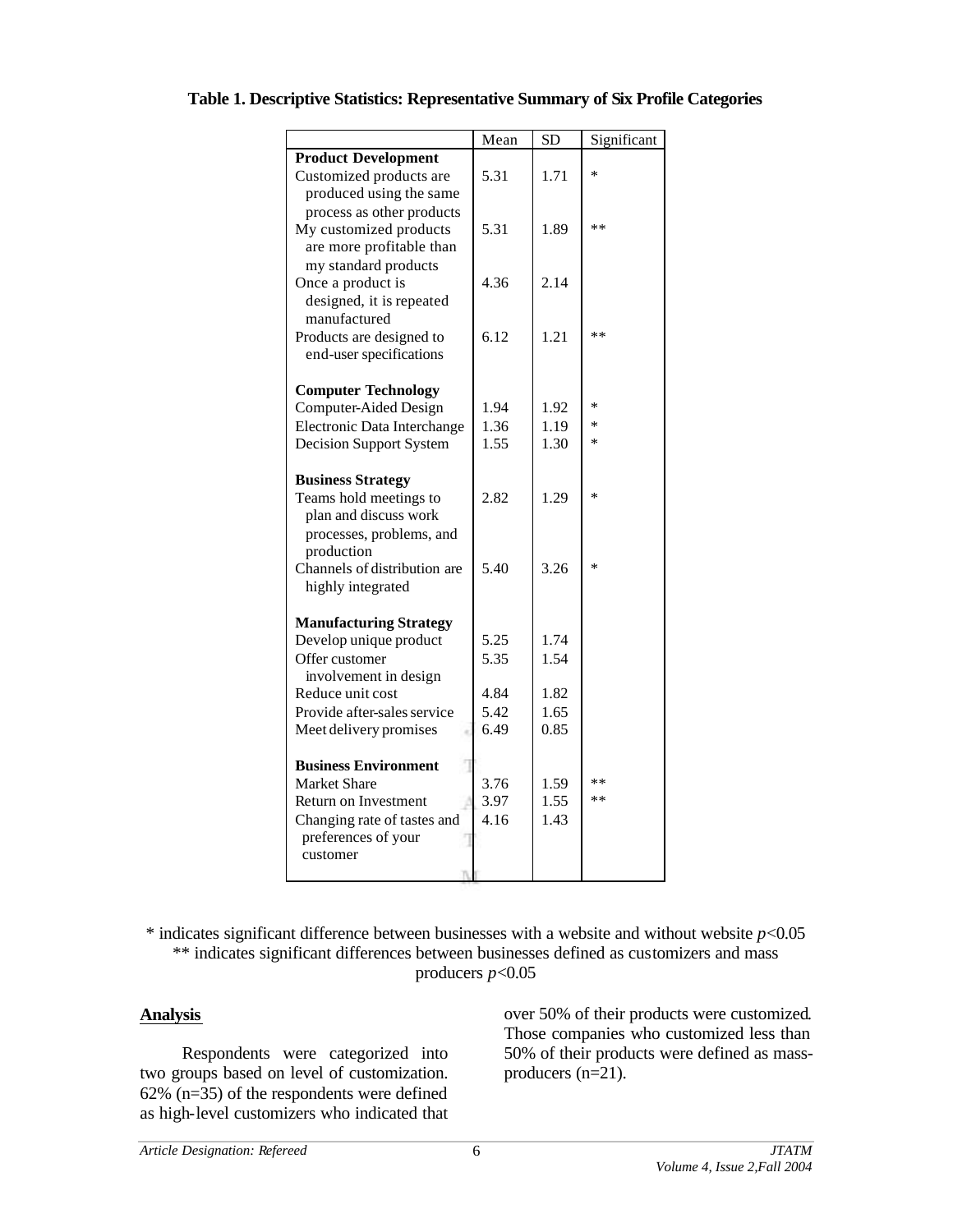The results showed that companies with websites  $(n=28)$  operated at a high level of mass production, with established production processes that were not altered for customization. Companies with a high level of mass production design products around a standard base and repeatedly manufacture the product  $F(1, 52) = 6.40$ , *p*<0.05. Though production processes were not changed for customization, customization occurred prior to the beginning of production.

Companies with websites were more likely to use more computer technology including; Computer Aided Design (CAD) *F* (1,53) = 6.06, *p* <0.05, Electronic Data Interchange (EDI)  $F(1,52) = 6.56$ , P<0.05, and decision support systems  $F(1,50)$  = 4.17, *p*<0.05. They also had a significantly larger number of employees that use electronically controlled technology in their jobs and used shared databases. These mass producers also indicated that consistent standards for hardware and software in the textile and apparel industry made technology implementation easier. Companies with websites were less likely to offer customized products.

Companies with both web sites and a higher level of mass production placed significantly more importance on the copyright or patent of new ideas. In contrast, companies with a high level of customization indicated that offering design services and making rapid design changes were more critical than the companies with a Ŧ higher level of mass production. Highly integrated channels of distribution were M found at companies with websites  $F(1,49) =$ 4.97, *p*<0.05.

Companies without websites focused more on manufacturing processes that are made-to-order *F*  $(1, 52) = 8.14$ , *p*<0.05. Companies with a higher level of customization indicated that their market share *F*  $(1,41) = 5.62$ , *p*<0.05 and their ROI's were significantly higher  $F(1,37) =$ 5.41, *p*<0.05 than their competitors. Most perceived a very rapid rate of change for customers' taste and preference, but a more

stable rate of change due to operating processes and government regulations. However, the business environment overall was considered less predictable.

Companies with higher levels of customization significantly agreed that their customized products were more profitable than their standard products as they were able to accommodate customer requests for size, fabric, or style, and could track the product during the manufacturing process F  $(1,50) = 6.39$ , P<0.05. Most of the products were designed to end-user specifications.

### **Conclusion and Recommendations**

Minnesota has a very diverse textile and apparel industry with little organized support. This is similar to the findings shared in the Michigan apparel and textile needs assessment (Lee, Sontag, & Slocum, 2002). There is a wealth of expertise in customized products, so the potential for the development of mass customization is strong. This is illustrated in the following comment, "Our products are 100 % customer driven designs. We carry almost no inventory. We switch to our 'stock' products in between custom orders in order to keep our people working. The 'stock' products give us stability. The bulk of our revenue comes from custom products." This was typical of the comments that respondents added to the questionnaire. Some manufacturers may want to consider developing products that can be customized with modular components or after purchase by the consumer. This would add efficiency to current methods of one-of-a-kind customization to increase options that would support a move towards mass customization.

Minnesota textile and apparel manufacturers should consider the increased and strategic use of computer technology, and the development or expanded use of a website to build potential markets. Improved data tracking systems could be used to identify consumer orders and preferences, production processes, and financial performance. Efficiencies can be developed in production processes with the use of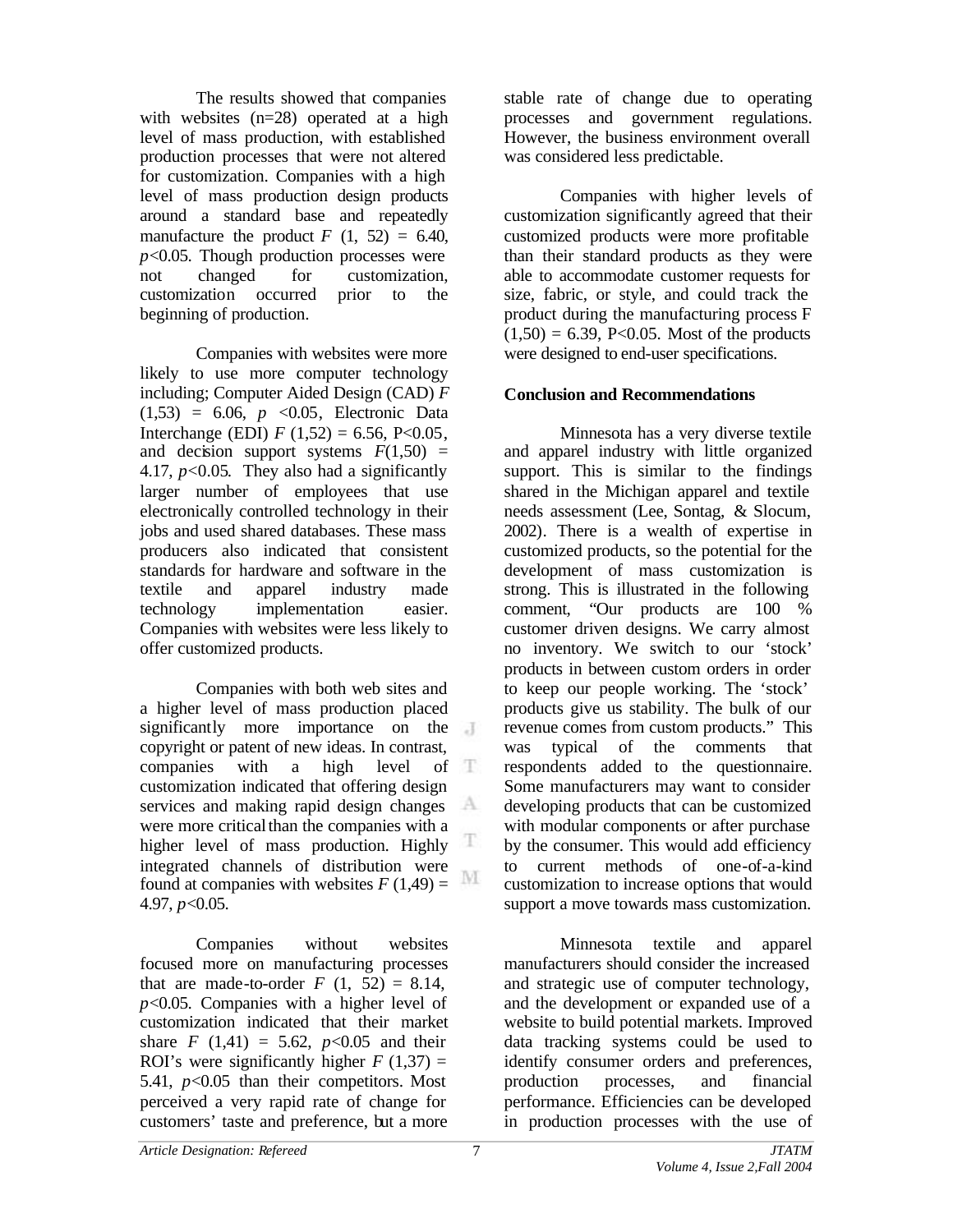CAD, even for smaller companies. For example, this respondent could be supported to adopt computer technology, "In a nut shell, I make really cool stuff for nice, normal people with average budgets. All of my items are sold through word-of-mouth and referrals. Though I will never make the Fortune 500, I love the things I make, and my customers are thrilled to have unique and affordable items that didn't come off an assembly line." Particularly for textile and apparel manufacturers in rural communities, helping to develop competitive advantage with a better understanding of computer technology and product development will strengthen these businesses.

While a profile or needs assessment of the textile and apparel industry of each state will be unique, they are likely to be facing similar issues. The results of this study can be used to validate similar experiences in other states. To remain competitive and grow, the Minnesota textile and apparel industry must be prepared to take advantage of their customization strengths, develop their use of computer technology, and decide how they will respond to the needs of the consumer.

### **References**

- Access Minnesota Main Street Curriculum.  $\overline{A}$ (1994). University of Minnesota Extension Service. Web siteAvailable: 江 www.extension.umn.edu/mainstreet. A
- Davis, S.M. (1987). Future perfect. Reading, MA:Addison-Wesley.
- M DeLong, M.R., Gahring, S., Bye, E.K., & Johnson, K.K.P. (2002). E-Commerce training to aid rural small business development. Journal of Family and Consumer Sciences, 94(3), 33-38.
- Dickerson, K., Dalecli. M., & Meyer, M. (1991). A state apparel industry needs assessment:Special concerns for rural economies. Clothing and Textiles Research Journal, 9(2), 37-44.
- Duray, R., Ward, P., Milligan, G., Berry, W. (2000) Approaches to mass customization:Configurations and empirical validation. Journal of Operations Management 18, 605-625.
- Fralix, M.T. (2001). From mass production to mass customization. Journal of Textile and Apparel Technology and Management, 1(2), 1-7.
- LaBat, K. & Sokolowski, S. (1999). A threestage design process applied to an industry-university textile product design project. Clothing and Textiles Research Journal, 17 (1), 11-20.
- Lee, S. & Chen, J. (2000). Masscustomization methodology for an apparel industry with a future. Journal of Industrial Technology, 16(1), 1-8.
- Lee, Y., Sontag, S. & Slocum, A. (2002). Michigan apparel and textile manufacturing industry. Journal of Textile and Apparel, Technology and Management, 2 (3), 1-11
- Loker, S. & Oh, Y. J. (2002). Technology, customization and domestic production: An apparel and sewn products industry study summary. Ithaca, New York: Cornell University, Department of Textiles and Apparel.
- May-Plumlee, T. & Little, T. (1998). Nointerval coherently phased product development model for apparel. International Journal of Clothing Science and Technology, 10(5), 342-364.
- McDowell, J. & Hester, S. (1986). Assisting small apparel and textile manufacturers in New York State:The potential for university-based programs. Clothing and Textiles Research Journal, 5(1), 42- 46.
- Midwest Textile & Apparel Industry Directory. (1999, September). Iowa State University, University Extension PM 1787.

T.